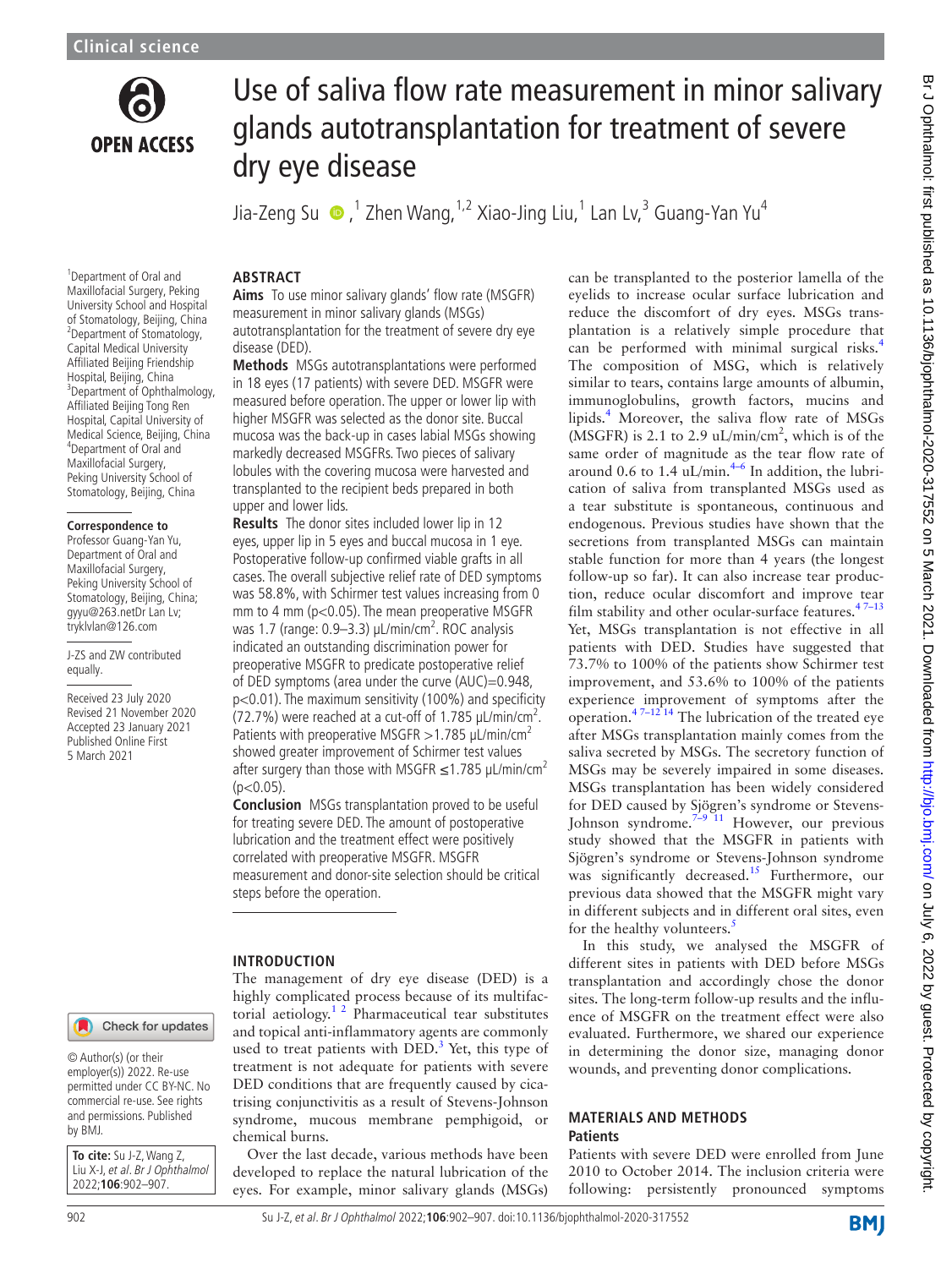of dry eye; failure of previous ophthalmological treatments; Schirmer test value of <2 mm; a break-up time of tear-film (TBUT) value of  $\leq$  5 s, and positive corneal fluorescein staining (FL) during ophthalmic evaluation. The study was designed and carried out in full accordance with the World Medical Association Declaration of Helsinki (V.2002).

#### **Ophthalmic examinations**

Ophthalmic examinations, including best-corrected visual acuity (BCVA), FL, TBUT and Schirmer test, were performed before surgery. Spectacle correction was applied in BCVA measurement, and the standard logarithmic visual acuity chart was also used. In the FL test, the corneal surface was divided into four quadrants—upper nasal, lower nasal, upper temporal and lower temporal, that were individually scored. The fluorescein score was analysed as follows:  $0=$ no staining, 1=minimal staining, 2=mild/moderate staining and 3=severe staining. The sum of the above indicators was taken as the final FL score. In the TBUT test, patients were asked to blink three times after staining. The time from the last time of eye-opening to the appearance of the first dry spot was measured three times, and the mean value was the TBUT score. Schirmer test was performed for 5 min using Whatman No. 41 paper strips without topical anaesthesia.

### **Patient's questionnaire**

The questionnaire included two items: 'I am satisfied with the long-term treatment effect' and 'My dry eye symptoms were relieved after treatment'. Each item was measured using a 5-point Likert-type scale that ranged from 'completely disagree' (1 point) to 'completely agree' (5 points). A score of 4 or 5 was regarded as 'subjective relief of DED symptoms' or 'satisfied with the surgery'.

### **MSGFR measurements**

MSGFR of three sites (upper labial, lower labial and buccal mucosa) was measured as previously described.<sup>5 15</sup> Whatman No. 41 paper strips of 1×2 cm were used for this procedure. The overlying mucosa of MSGs was carefully dried, and the strip was placed onto the mucosa ([figure](#page-1-0) 1A). Thirty seconds later, the strip was removed and placed in an air-tight container. Both the container and the strip were weighed before and after measurement on an analytical balance (Denver Instrument Co

<span id="page-1-0"></span>

**Figure 1** Measurement of the salivary flow rate of minor salivary glands and harvesting of the grafts. (A) Measurement of the salivary flow rate of the donor sites. (B) Observing the donor site to determine the area containing most salivary drops (arrows). (C) Determining the graft's final location according to step B and harvesting of the graft. (D) The incision depth of harvesting the graft (branches of the trigeminal nerve were marked with arrows). (E) The wound of the donor sites (the nerves were marked with arrows). (F) Grafts.



**Figure 2** Graft transplantation and patients follow-up. (A) Photo of the dry eye taken before the operation. (B) Preparation of the recipient bed. (C) Fixation of the graft to the recipient bed. (D and E) Four years' follow-up of the grafts. (F) Four years' follow-up of the treated eye. The presence of the moisture content on the ocular surface.

<span id="page-1-1"></span>Ltd, Beijing). By defining the specific gravity of MSGs saliva as 1, flow rates were calculated and recorded in  $\mu$ L/min/cm<sup>2</sup>.

# **Donors selection**

Considering that the manipulation of harvesting the minor salivary glands in the labial mucosa is more accessible than that in the buccal mucosa, and that protection of the salivary lobules is very important for the donors' postoperative secretory function, the upper or lower labial glands with higher flow rates were selected as the donor sites. In cases where the upper and lower labial MSGFRs were much lower than that of the buccal glands, the latter were selected as donors.

# **Recipient bed preparation**

All surgeries were performed under general anaesthesia. The recipient beds were prepared and located in both the upper and lower bulbar conjunctiva and near the fornix by the same ophthalmologist, with dissecting scissors ([figure](#page-1-1) 2A,B). No surgical energy instruments or vasoconstrictors were used to protect the microcirculatory flow of the recipient beds. Symblepharon was released, and the incisions extended to the inner and lateral canthus to make the recipient beds as big as possible [\(figure](#page-1-1) 2B). Sizes of the recipient beds were measured to determine the sizes of the donors.

### **Graft harvesting and wound management**

The donor site's mucosa was carefully dried with gauze and exposed under direct vision for 1 to 2 min. The saliva secreted from MSGs was shown as dewdrop ([figure](#page-1-0) 1B). The area containing most salivary drops was chosen as the graft's location ([figure](#page-1-0) 1B,C). According to our experience, the donor tissue size tends to shrink after being totally severed from the donor site. Thus, the graft was finally determined and marked [\(figure](#page-1-0) 1C) to a size of about 1.5 times the recipient bed.

The donor was harvested using a scalpel by an oral and maxillofacial surgeon [\(figure](#page-1-0) 1C). The incision depth was maintained just at the level between the MSGs lobules and musculus orbicularis oris to prevent injury of the branches of the trigeminal nerve or muscle ([figure](#page-1-0) 1D,E). The graft was finally completely severed from the donor bed and composed of just salivary lobules and the covering mucosa [\(figure](#page-1-0) 1F).

The labial wound was repaired with heterogeneous (bovine) acellular dermal matrix, which was approved by the National Medical Products Administration of China in 2007 for human use of soft-tissue defects restoration of the oral cavity (Yantai Zhenghai Bio-tech Co., Ltd.) (15 cases) (figure [3A–D\)](#page-2-0) or local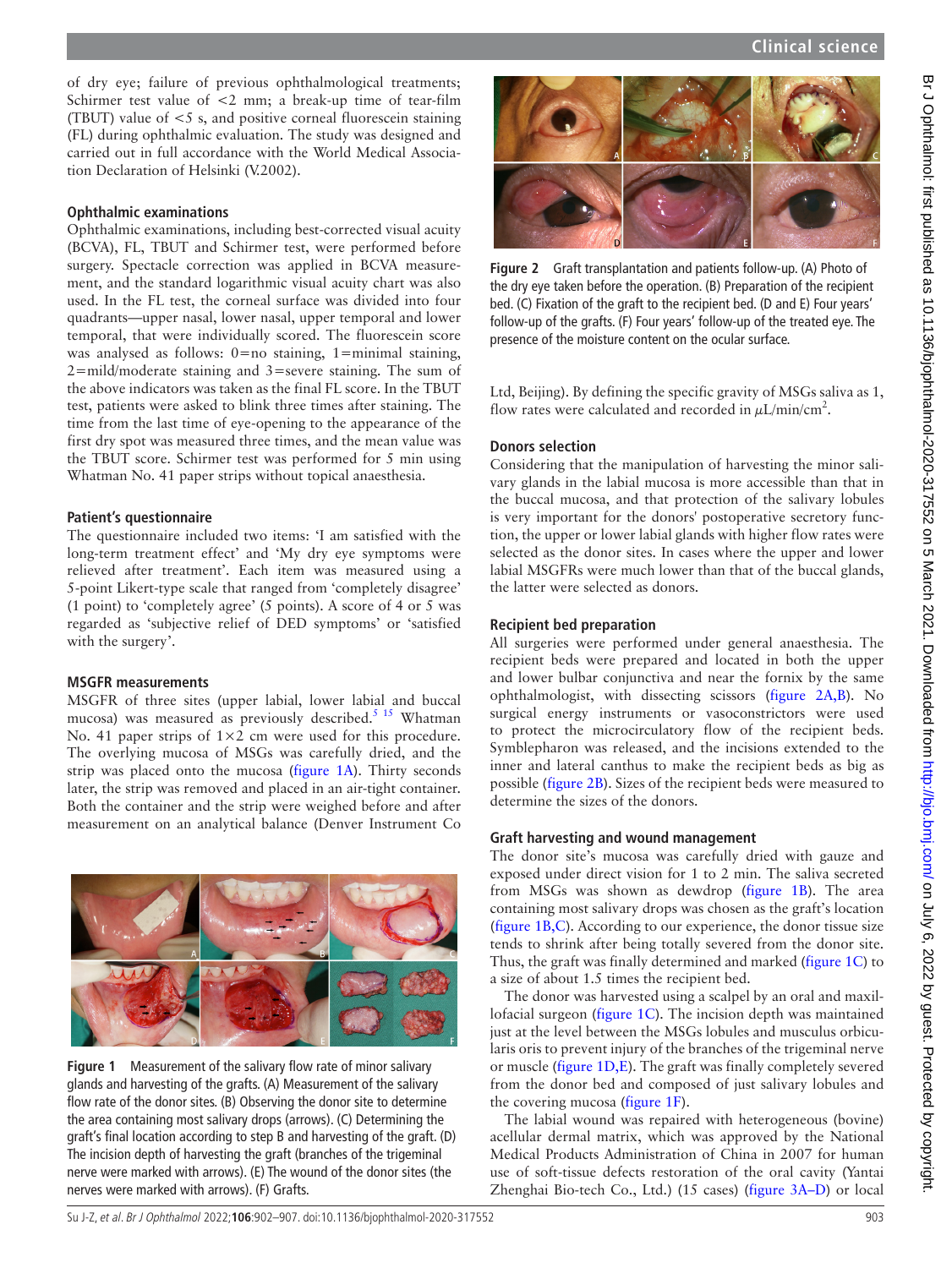<span id="page-2-0"></span>

**Figure 3** Repair of the donor wound and patients follow-up. (A and B) The repair of the lower lip's wound with acellular dermal matrix (arrows), and 4 years' follow-up. (C and D) The repair of the upper lip's wound with acellular dermal matrix (arrows), and 6.5 years' follow-up. (E) The repair of the wound of the lower lip with local rotational buccal flap. (F) Direct close of the wound of the buccal mucosa.

rotational buccal flap (two cases) ([figure](#page-2-0) 3E). The buccal wound was directly closed ([figure](#page-2-0) 3F).

# **Graft transplantation**

The covering mucosa of the graft was sutured to the recipient bed with 8–0 absorbable sutures using running suture ([figure](#page-1-1) 2C). The graft was anchored to the underlying orbital septum with one interrupted suture passing through the donor tissue [\(figure](#page-1-1) 2C) so as to make good contact between the graft and the underlying recipient bed. No other compression method was used.

# **Patients follow-up**

Patients were followed-up for 3 months, 1 year and every year after that. Ophthalmic examinations and questionnaires were re-evaluated.

# **Statistical analysis**

The associations between categorical variables were analysed using the  $\chi^2$  test. The associations between continuous variables were analysed using the Wilcoxon signed-rank test (two related samples), Mann-Whitney U test (two independent samples) or Kruskal-Wallis test (k independent samples). Receiver operating characteristic curve (ROC) analysis was used to evaluate the correlation between preoperative MSGFR and postoperative relief of DED symptoms. All analyses were conducted using SPSS 13.0 (SPSS Inc, Chicago, Illinois, USA). P <0.05 (two-tailed) was considered statistically significant.

# **RESULTS**

# **Patients**

MSGs transplantations were performed in 18 eyes (17 patients; 10 women and 7 men); one female patient underwent bilateral transplantations. The aetiology for DED was Stevens-Johnson syndrome in 15 eyes and graft versus host disease in three eyes. The average medical history was 6 years ([table](#page-2-1) 1). In all patients, preoperative conservative measures, including artificial tear substitutes or occlusion of tear drainage, had been proven ineffective in relieving discomfort and visual interference.

# **Complications**

All eye grafts were successfully transplanted within 2 hours with no recorded intraoperative complication. The mean size of the donor tissues was  $8.1 \text{ cm}^2$  (IQR: 6.8-10.4 cm<sup>2</sup>). Postoperative follow-up confirmed viable grafts in all cases ([figure](#page-1-1) 2D,E).

# <span id="page-2-1"></span>**Table 1** Baseline and follow-up data of the eyes

|                                 | <b>Baseline</b>                                    | Long-term follow-<br>up              |
|---------------------------------|----------------------------------------------------|--------------------------------------|
| General information             |                                                    |                                      |
| Number of eyes                  | 18                                                 |                                      |
| Sex                             | 11 females. 7 males                                |                                      |
| Age                             | 31 (range: 23-56) years                            |                                      |
| Aetiology                       | 15 SJSs, 3 GVHDs                                   |                                      |
| <b>Medical history</b>          | 6 (range: 0.7-33) years                            |                                      |
| Data of grafts                  |                                                    |                                      |
| Donor sites                     | 12 low lips,<br>5 upper lips,<br>1 buccal mucosa   |                                      |
| <b>Sizes</b>                    | 8.1 (range: 5.8-15) cm <sup>2</sup>                |                                      |
| <b>MSGFR</b>                    | 1.7 (range: 0.9–3.3) $\mu$ L/min/cm <sup>2</sup> – |                                      |
| Patients questionnaire          |                                                    |                                      |
| Follow-up time                  |                                                    | $6$ (range: $4-8$ ) years            |
| Number of eyes                  |                                                    | 18                                   |
| Relief of DED symptoms          |                                                    | 58.8%*                               |
| Satisfaction rate               |                                                    | 70.6%*                               |
| Ophthalmological<br>evaluations |                                                    |                                      |
| Follow-up time                  |                                                    | 3.5 (range: 2-8) years               |
| Number of eyes                  |                                                    | $17+$                                |
| Schirmer test                   | 0 (IQR: 0-0.5) mm                                  | 4 (IQR: 1-7) mm‡                     |
| FL.                             | 12 (IQR: 10-12)                                    | 10 (IQR: 8-12)‡                      |
| <b>TBUT</b>                     | 0 <sup>5</sup>                                     | $0 s$ in 15 eyes,<br>2 s in two eyes |
| <b>BCVA</b>                     | $0.05$ (IQR: $0.01 - 0.1$ )                        | 0.05 (IQR: 0.02-0.33)                |

\*Only the right eye was included in the patient undergoing bilateral surgeries. †The ophthalmological examinations of the eye lost to follow-up after 3 months were not included in the analysis.

 $\pm P < 0.05$ .

BCVA, best-corrected visual acuity; DED, dry eye disease; FL, corneal fluorescein staining score; GVHD, graft versus host disease; MSGFR, salivary flow rate of minor salivary glands; SJS, Stevens-Johnson syndrome; TBUT, value of break-up time of tear-film.

Partial necrosis of the graft was found 5 days after the operation in one case. The remaining tissue showed good healing after local debridement. The surgical wound of the donor sites healed well in all cases ([figure](#page-2-0) 3B,D). The acellular dermal matrix covering the labial wounds was replaced with autologous tissue. Local transient hypaesthesia of the lower lip was reported in 7 of the 11 cases and persisted for 2 weeks to 6 months (mean: 4 months). No complication was reported in the donor sites of the upper lip or buccal mucosa. A part of the graft in the lower lid was visible after the operation and led to cosmetic problems in two cases. In addition, no cosmetic problems of the lip, superficial gingivolabial sulcus due to scar contraction, or dry mouth were reported.

### **Patients questionnaire**

Subjective long-term follow-up results [\(table](#page-2-1) 1) were obtained for all cases with a mean follow-up time of 6 years (range, 4–8 years). For analysis, only the right eye was included. Subjective relief of DED symptoms (dryness, burning, foreign body sensation, itching and red-eye) occurred in 10 out of the 17 (58.8%) eyes. Severe symblepharon was found in seven eyes, and this symptom was relieved in all cases after the operation. The overall subjective satisfaction rate of the surgery was 70.6% (12/17). Two patients who did not experience noticeable relief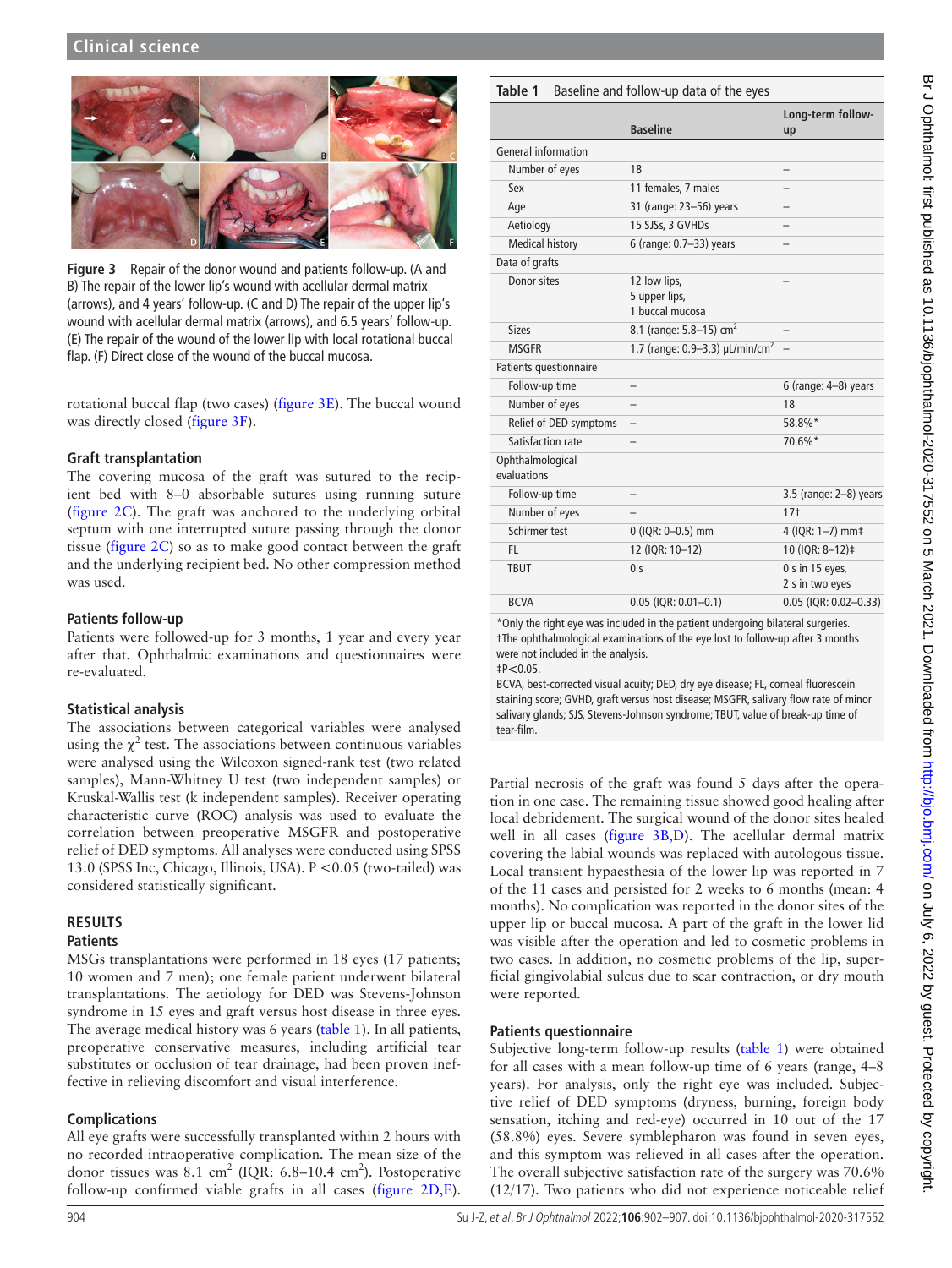

<span id="page-3-0"></span>**Figure 4** Preoperative and postoperative ophthalmic measurements. (A) Schirmer test values. (B) Fluorescent staining scores. (C) Best-corrected visual acuity. \* P<0.05.

from the DED symptoms expressed satisfaction considering they got rid of the symblepharon after the operation.

#### **Ophthalmic evaluations**

Objective follow-up data [\(table](#page-2-1) 1) of 3 months were obtained for all eyes. A total of 94% of eyes (17/18) were followed up for more than 2 years (long-term follow-up; data were obtained with a mean duration of 3.5 years) ([figure](#page-1-1) 2F). Schirmer test values significantly increased from a mean preoperative level of 0 mm (IQR: 0–0.5 mm) to 4 mm (IQR: 1–6 mm) 3 months after surgery and remained virtually unchanged with a mean of 4 mm (IQR: 1–7 mm) in the long-term follow-up [\(figure](#page-3-0) 4A). The mean fluorescent staining scores were significantly reduced from 12 to 10, 3 months after surgery, after which they remained stable [\(figure](#page-3-0) 4B). TBUT score and BCVA showed no significant differences before and after the operation [\(figure](#page-3-0) 4C).

#### **Correlations between grafts and postoperative results**

The donor sites included the lower lip in 12 eyes, the upper lip in 5 eyes and buccal mucosa in 1 eye. The sites showed no influence on either subject questionnaire or ophthalmic examination results [\(table](#page-3-1) 2).

The mean preoperative MSGFR for all grafts was 1.7 (range: 0.9-3.3)  $\mu$ L/min/cm<sup>2</sup>. ROC analysis was used to evaluate the

<span id="page-3-1"></span>**Table 2** Comparison of follow-up data among groups of different

| donor sites                      |                   |                    |                         |         |
|----------------------------------|-------------------|--------------------|-------------------------|---------|
|                                  | Lower lip         | Upper lip          | <b>Buccal</b><br>mucosa | P value |
| Number of eyes                   | 12                | 5                  | 1                       |         |
| 3 months follow-up               |                   |                    |                         |         |
| Schirmer test                    | $4(1-6)$ mm       | $5(2.5-6.5)$ mm    | $2 \text{ mm}$          | 0.654   |
| FL                               | $10(10-12)$       | $10(7-11)$         | 8                       | 0.158   |
| TBUT                             | $0(0-0)s$         | $0(0-0)s$          | 0 <sub>s</sub>          | 0.779   |
| <b>BCVA</b>                      | $0.1(0.01 - 0.4)$ | $0.05(0.02 - 0.6)$ | 0.08                    | 0.955   |
| Long-term follow-up*             |                   |                    |                         |         |
| Schirmer test                    | $3(1-5)$ mm       | $7(2.5 - 7.5)$ mm  | $2 \text{ mm}$          | 0.406   |
| FL                               | $10(8-12)$        | $8(8-11)$          | 8                       | 0.641   |
| <b>TBUT</b>                      | $0(0-0)s$         | $0(0-0)s$          | 0 <sub>s</sub>          | 1       |
| <b>BCVA</b>                      | $0.1(0.01 - 0.4)$ | $0.05(0.03 - 0.6)$ | 0.05                    | 0.915   |
| <b>Relief of DED</b><br>symptoms | 54.5%†            | 80%                | 0                       | 0.296   |

Continuous variables were shown as median (IQR).

\*One eye of the lower lip group was lost to follow-up after 3 months.

†Only the right eye was included in the patient undergoing bilateral surgeries. BCVA, best-corrected visual acuity; DED, dry eye disease; FL, corneal fluorescein staining score; TBUT, the value of break-up time of tear-film.

correlation between preoperative MSGFR and postoperative relief of DED symptoms [\(figure](#page-3-2) 5). The area under the curve (AUC) was 0.948 (SE=0.050, 95% CI=0.850 to 1.000, p=0.002), indicating an outstanding discrimination power for preoperative MSGFR to predicate postoperative relief of DED symptoms. The maximum sensitivity (100%) and specificity (72.7%) were reached at a cut-off of 1.785  $\mu$ L/min/cm<sup>2</sup> of preoperative MSGFR.

The eyes were divided into high MSGFR  $(>1.785 \mu L/min/$ cm<sup>2</sup>) group (n=8) and low MSGFR ( $\leq$ 1.785 µL/min/cm<sup>2</sup>) group  $(n=10)$ . There were no intergroup differences concerning aetiological categories, preoperative ophthalmic examination results or donor sizes *et al* ([table](#page-4-0) 3). The high MSGFR group had postoperative Schirmer test value of 5 mm (IQR: 4–6 mm) at 3 months, and 5 mm (IQR:  $4-7$  mm) at  $>2$  years, which were significantly higher than those of the low MSGFR group, with the Schirmer test value of 1 mm (IQR:  $0.5-4$  mm) at the 3-month (p=0.012) follow-up, and 1 mm (IQR:  $0-5$  mm) at the >2-year (p=0.027) follow-up. The postoperative results of FL, TBUT and BCVA showed no significant intergroup differences ( $p > 0.05$ ) ([table](#page-4-0) 3).



<span id="page-3-2"></span>**Figure 5** ROC curve of preoperative MSGFR used to predict postoperative relief of DED symptoms. The area under the curve (AUC) was 0.948 (SE=0.050, 95% CI=0.850 to 1.000, p=0.002).The optimum cut-off point was defined as the closest point on the ROC curve to the point  $(X, Y) = (0, 1)$ , where  $X=1$ -specificity and Y=sensitivity, indicating an outstanding discrimination power for preoperative MSGFR to predicate postoperative relief of DED symptoms. The optimum cutoff point of preoperative MSGFR was 1.785 μL/min/cm<sup>2</sup>. DED, dry eye disease; MSGFR, salivaryflow rate of minor salivary glands.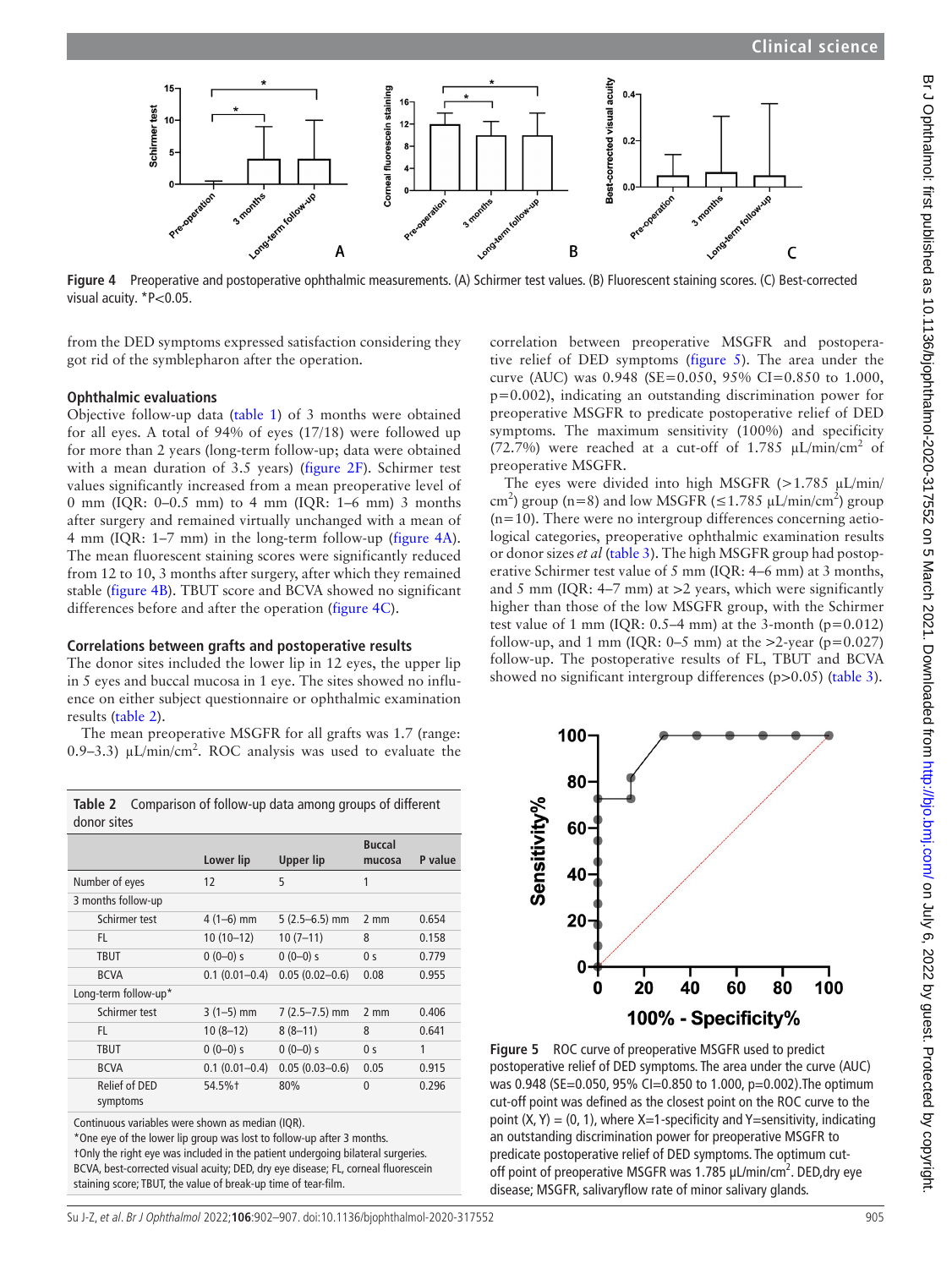<span id="page-4-0"></span>

| <b>Table 3</b> Comparisons of baseline and follow-up data between low |
|-----------------------------------------------------------------------|
| and high MSGFR groups                                                 |

|                        | Low MSGFR group           | <b>High MSGFR group</b>   | P value |
|------------------------|---------------------------|---------------------------|---------|
| <b>Baseline</b>        |                           |                           |         |
| Number of eyes         | 10                        | 8                         |         |
| Age                    | 33 (24.5-40.5) years      | 31.5 (24-43.75) years     | 0.897   |
| Sex                    | 5 males, 5 females        | 2 males, 6 females        | 0.367   |
| Sides                  | 6 right eyes, 4 left eyes | 5 right eyes, 3 left eyes | 1.0     |
| Aetiology              | 9 SJSs, 1 GVHDs           | 6 SJSs, 2 GVHDs           | 0.537   |
| <b>Medical history</b> | 15 (6-23) years           | 5 (4.25-10.5) years       | 0.101   |
| Donors sizes           | 8 (6.49-11.41) $cm2$      | 8.13 (6.88-10.18) $cm2$   | 0.829   |
| Schirmer test          | $0(0-0)$ mm               | $0(0-2.75)$ mm            | 0.315   |
| FL.                    | $12(9-12)$                | $12(12-12)$               | 0.315   |
| <b>TBUT</b>            | $0(0-0)s$                 | $0(0-0)s$                 | 1.0     |
| <b>BCVA</b>            | $0.05(0.01 - 0.45)$       | $0.09(0.05 - 0.10)$       | 0.173   |
| 3 months follow-up     |                           |                           |         |
| Number of eyes         | 10                        | 8                         |         |
| Schirmer test          | $1(0.5-4)$ mm             | $5(4-6)$ mm               | 0.012   |
| FL.                    | $10(9-12)$                | $10(8.5-10)$              | 0.315   |
| <b>TBUT</b>            | $0(0-0)s$                 | $0(0-0)s$                 | 0.696   |
| <b>BCVA</b>            | $0.02$ (0.01-0.44)        | $0.15(0.06 - 0.4)$        | 0.068   |
| Long-term follow-up    |                           |                           |         |
| Number of eyes         | g*                        | 8                         |         |
| Follow-up time         | $3(3-4.5)$ years          | 4.5 (2.25-6) years        | 0.573   |
| Schirmer test          | $1(0-5)$ mm               | $5(4-7)$ mm               | 0.027   |
| FL.                    | $8(8-12)$                 | $10(6.5 - 11.5)$          | 0.673   |
| <b>TBUT</b>            | $0(0-0)$                  | $0(0-0)$                  | 1.0     |
| <b>BCVA</b>            | $0.05(0.01 - 0.43)$       | $0.19(0.1 - 0.4)$         | 0.139   |

Continuous variables were shown as median (IQR).

\*One eye was lost to follow-up after 3 months.

BCVA, best-corrected visual acuity; DED, dry eye disease; FL, corneal fluorescein staining score; GVHD, graft versus host disease; MSGFR, salivary flow rate of minor salivary glands; SJS, Stevens–Johnson syndrome; TBUT, value of break-up time of tear-film.

#### **DISCUSSION**

In the present study, 18 eyes with severe DED were treated using MSGs transplantation. All the grafts survived, and no severe complications were observed after transplantation. After the operation, the mean values of the Schirmer test improved and remained stable. With the lubrication from the viable grafts, the patient's ocular-surface features improved as validated by FL scores. Also, a subjective relief of the DED symptoms was achieved in 58.8% cases. The overall subjective satisfaction rate of this surgery was 70.6%. To sum up, these data suggest that MSGs transplantation is a relatively simple surgery and a good treatment choice for some patients with severe refractory DED.

The ROC analysis showed an outstanding discrimination power for preoperative MSGFR to predicate postoperative relief of DED symptoms. Intergroup comparison showed that donors with higher preoperative MSGFR rendered better Schirmer test results after operation. These results indicated that the postoperative lubrication amount and treatment effect was positively correlated with preoperative MSGFR. Besides, our results suggest that measurement of the saliva secretory function of MSGs should be a critical step in selecting patients and donor grafts before the operation. Most of the cases enrolled in the previous studies, as well as in ours, had Stevens-Johnson syndrome, followed by Sjögren syndrome and other local injuries such as chemical burns.<sup> $47\overline{-12}$ </sup> However, in patients with Sjögren syndrome, MSGs are involved in lymphocytic infiltration,  $^{16}$  and

the secretory function is damaged, which results in decreased salivary flow rate.<sup>[15 17](#page-5-4)</sup> Thus, patients with Sjögren syndrome are not suited for salivary gland transplantation. As for Stevens-Johnson syndrome, our previous study showed that MSGFR in some patients was also significantly decreased.<sup>15</sup> Thus, it is crucial to evaluate the secretory function of MSGs in patients with Stevens-Johnson syndrome before transplantation. Sant' Anna *et al* reported a significant increase in tear production in the eyes that received more than 10 glands per graft compared with those that received fewer glands.<sup>11</sup> However, if the glands' secretory function is impaired, the graft with big size and more glands might still contribute to poor lubrication. We believe that the MSGFR should be directly measured before transplantation to exclude patients with severely decreased MSGs function.

The ROC analysis provided the sensitivity of 100% and specificity of 72.7% for using the cut-off of 1.785  $\mu$ L/min/cm<sup>2</sup> of preoperative MSGFR to predict postoperative relief of DED symptoms. For the same kind of patients with DED of this study, with the similar surgical methods and processes, this cut-off value might be taken as a reference for patients' selection for MSGs transplantation. However, limited by the sample size, we could not conduct multivariate analysis to give more powerful evidence and more universal cut-off of preoperative MSGFR for patients' selection. This is the main limitation of this study.

Graft size was determined according to the most significant capacity of the recipient beds in this study. The mean size was 8.1  $\text{cm}^2$ , which was much bigger than that reported in other studies.<sup>4 7 9–11</sup> All the grafts survived. For the donor sites, the labial wound was repaired with local rotational buccal flap in the early stage and acellular dermal matrix afterward. Both methods achieved satisfactory results with only mild, temporary complications of the donor sites. In contrast, the acellular dermal matrix would be simpler with lesser damage. Thus, it is safe to harvest and graft a big MSG tissue piece to obtain more lubrication for the eye.

In this study, all surgical operations were performed following the key surgical steps proposed by Geerling *et al*. [4](#page-5-2) This included protecting the MSG lobules from either mechanical or highenergy injury and the graft's fixation to the recipient bed. Besides, we proposed that the incision depth for harvesting the graft should be just at the level between the MSG lobules and muscles, where the distribution of the sensory nerves was found (see [figure](#page-1-0) 1D,E). This can help to avoid injuries to the muscles and nerves and prevent postoperative cosmetic and sensory complications of the lips, mainly when a big graft is harvested.

**Contributors** JZS and ZW contributed equally to this work. JZS and GYY obtained funding. JZS, ZW, LL and GYY designed the study. JZS, ZW and XJL collected all the data. JZS, ZW, XJL and LL were involved in data cleaning, mortality follow-up and verification. JZS and ZW analysed the data. JZS drafted the manuscript. JZS, ZW, XJL, LL and GYY contributed to interpreting the results and critical revision of the manuscript for important intellectual content and approved the final version of the manuscript. All authors have read and approved the final manuscript. LL and GYY are the study guarantors and the corresponding authors.

**Funding** This work was supported by the National Natural Science Foundation of China (81500873, 81974151, 81671005).

**Competing interests** None declared.

**Patient consent for publication** Not required.

**Ethics approval** The study was approved by the Ethics Committee of the Peking University School of Stomatology (PKUSSIRB - 201412003).

**Provenance and peer review** Not commissioned; externally peer reviewed.

**Data availability statement** Data are available upon reasonable request. All data relevant to the study are included in the article or uploaded as supplementary information. All data relevant to the study are included in the article and they are also available from the corresponding author upon reasonable request.